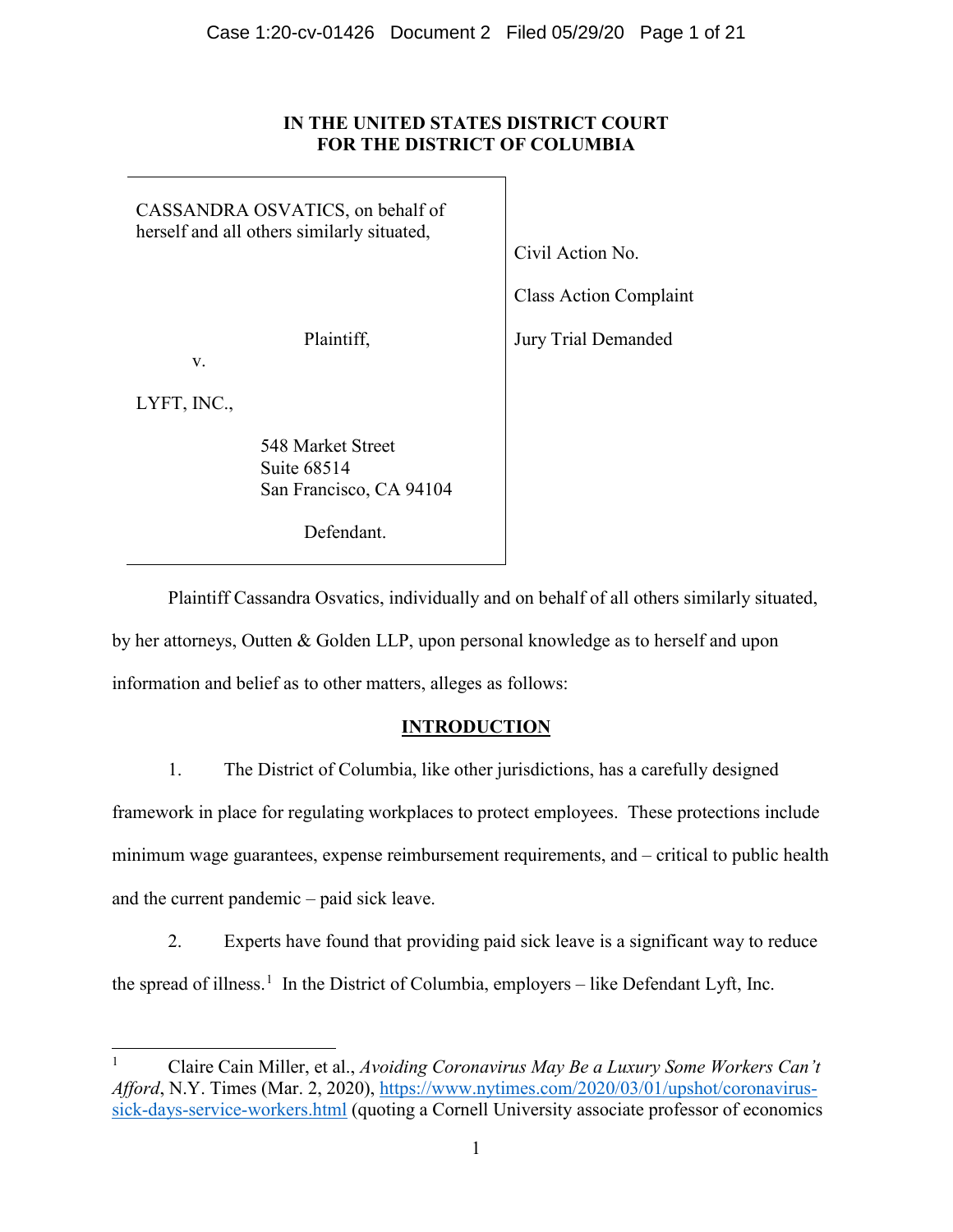### Case 1:20-cv-01426 Document 2 Filed 05/29/20 Page 2 of 21

("Lyft") – that are covered by the D.C. Accrued Safe and Sick Leave Act ("ASSLA"), D.C. Code §§ 32-531.01-531.16, are required to provide paid sick leave.

3. Given the current COVID-19 pandemic, which some experts predict could last for years,<sup>[2](#page-1-0)</sup> the need for paid sick leave is vitally important. Without it, Lyft forces its drivers into a Hobbesian choice: risk their lives (and the lives of their passengers) or risk their livelihoods. The D.C. Council enacted the ASSLA so that workers would not have to make such a choice.

4. Lyft in particular has a history of failing to comply with the ASSLA, to the detriment of its drivers and the public. Though it has claimed to provide paid sick leave to its drivers during the pandemic, the policy has been criticized as "illusory" and a "bait and switch."<sup>[3](#page-1-1)</sup> Lyft's vague and limited paid sick leave does not comply with the ASSLA because it only covers "drivers diagnosed with COVID-19 or put under individual quarantine by a public health agency — [for] an amount determined by the driver's previous activity on the Lyft platform." *Helping Lyft's Driver Community*, Lyft, <https://www.lyft.com/safety/coronavirus/driver> (last visited May 26, 2020).

5. The ASSLA, which was first enacted in 2008, requires employers with 100 or more employees to provide not less than one hour of paid sick leave for every 37 hours worked. D.C. Code Ann. § 32-531.02(a)(1). Under the ASSLA, sick leave may be used for absences resulting in: physical or mental illness, preventive medical care, caring for an ill child, parent,

<span id="page-1-0"></span><sup>2</sup> Stephen M. Kissler, et al., *Projecting the Transmission Dynamics of SARS-CoV-2 Through the Postpandemic Period*, Science, May 22, 2020 at 860-68, <https://science.sciencemag.org/content/368/6493/860> ("One scenario is that a resurgence in SARS-CoV-2 could occur as far into the future as 2025.").

-

as stating, "It's very clear: When people don't have access to sick leave, they go to work sick and spread diseases.").

<span id="page-1-1"></span><sup>3</sup> Dana Kerr, *Lyft Pulls Bait-and-Switch on Promised Coronavirus Sick Pay, Drivers Say*, CNET (Apr. 8, 2020), [https://www.cnet.com/news/lyft-quietly-adjusts-its-coronavirus-sick-pay](https://www.cnet.com/news/lyft-quietly-adjusts-its-coronavirus-sick-pay-policy-for-drivers/)[policy-for-drivers/.](https://www.cnet.com/news/lyft-quietly-adjusts-its-coronavirus-sick-pay-policy-for-drivers/)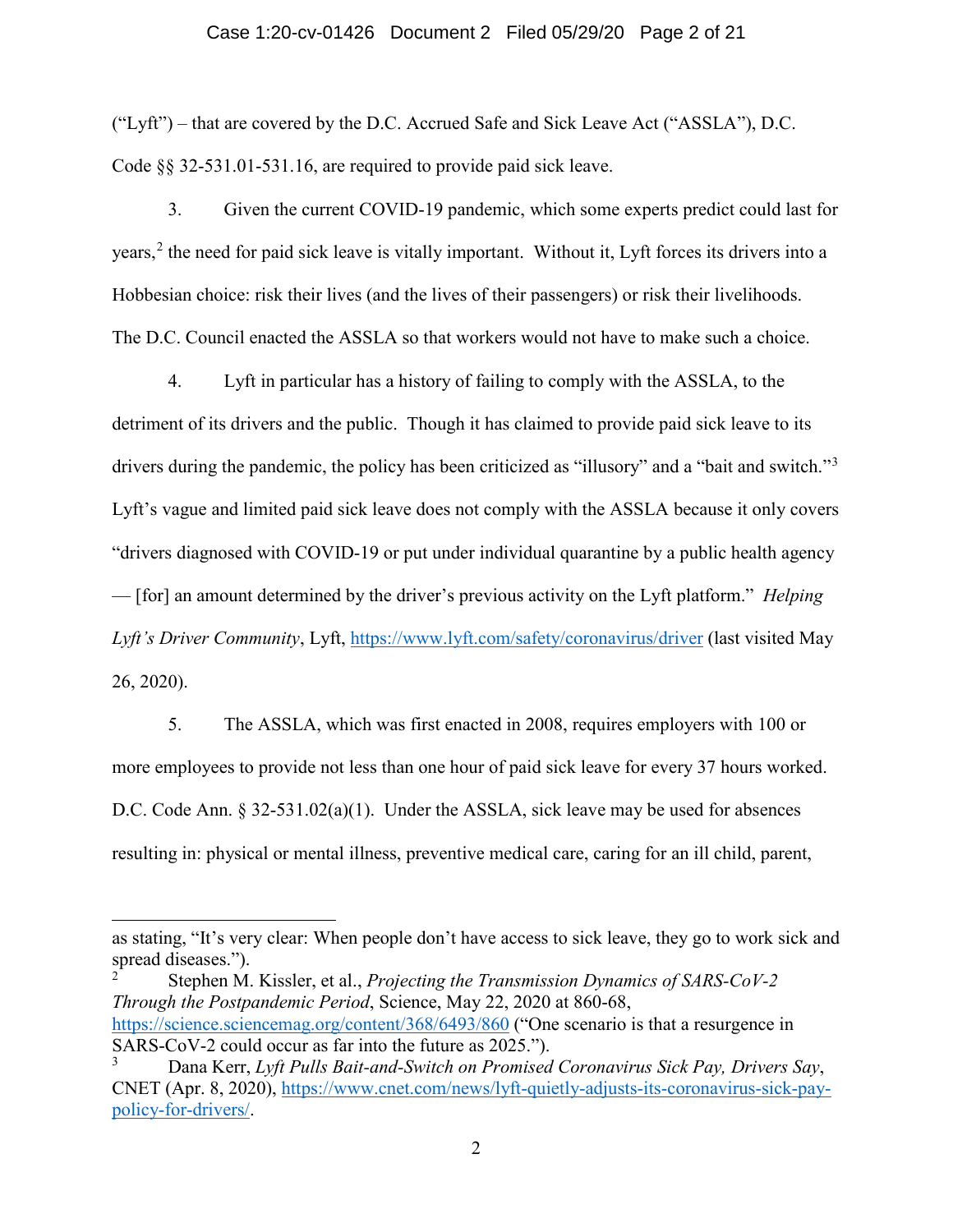### Case 1:20-cv-01426 Document 2 Filed 05/29/20 Page 3 of 21

spouse, domestic partner, or other family member, and/or an absence because the employee or employee's family member is a victim of "stalking, domestic violence, or sexual abuse." *Id.*  § 32-531.02(b).

6. For these reasons, Plaintiff brings this action against Lyft to enforce the essential rights provided under the ASSLA, on behalf of all drivers who work or worked for Lyft in the District of Columbia for at least 90 days between when Lyft began operating in the District of Columbia<sup>[4](#page-2-0)</sup> and the date of final judgment in this matter (the "Class" or "Class Members").

### **PARTIES**

### *Plaintiff Cassandra Osvatics*

7. Plaintiff Cassandra Osvatics is an adult individual residing in Bowie, Maryland.

8. Plaintiff Osvatics has a driver's license issued by the State of Maryland.

9. Plaintiff Osvatics worked as a driver for Lyft from approximately November 2015 to June 2018. Plaintiff Osvatics regularly worked between 10 to 15 hours per week for Defendant, with some weeks where she worked over 35 hours per week.

10. Plaintiff Osvatics spent more than 50% of her time with Lyft working in the District of Columbia.

### *Defendant Lyft, Inc.*

l

11. Defendant Lyft, Inc. is a Delaware corporation with its corporate headquarters and primary place of business in San Francisco, California.

12. Lyft does business in the District of Columbia, Maryland, Virginia, and, upon information and belief, in at least 30 other states in the United States.

13. Lyft is an App-based transportation provider that has been based in San

<span id="page-2-0"></span>Upon information and belief, Lyft began operating in the District of Columbia after the enactment of the ASSLA on November 13, 2008.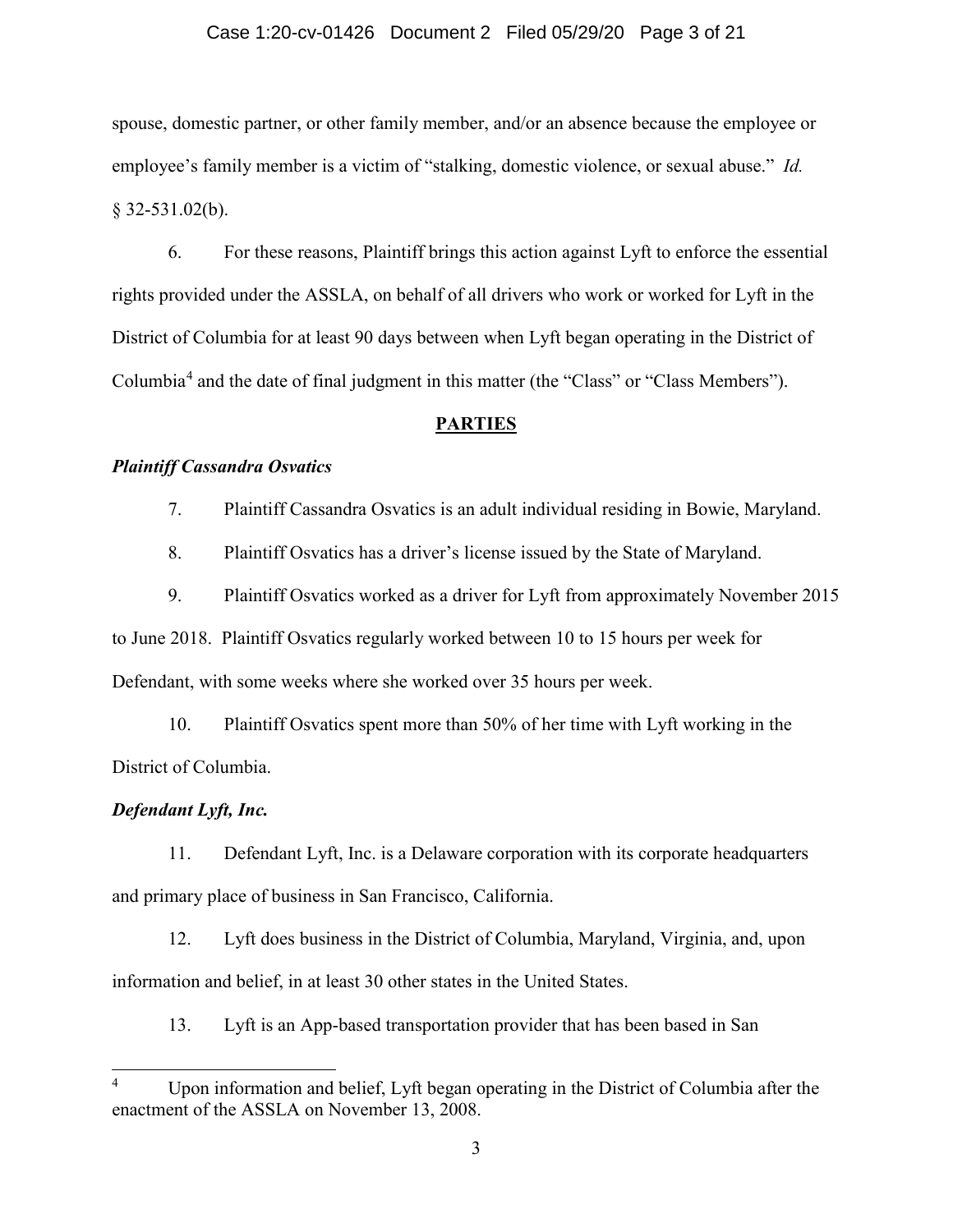Francisco, California, since 2012.

### **JURISDICTION AND VENUE**

14. This Court has jurisdiction over this action pursuant to 28 U.S.C. § 1332(a) because Plaintiff is a citizen of a different state from Defendant and the amount in controversy exceeds \$75,000. The Court also has jurisdiction over this action pursuant to 28 U.S.C. § 1332(d) because this is a class action; Plaintiff Osvatics and, upon information and belief, at least one class member, is a citizen of a state different from Lyft; and the amount in controversy exceeds \$5,000,000, exclusive of interest and costs.

15. Defendant is subject to personal jurisdiction in the District of Columbia.

16. Venue is proper in this District because a substantial part of the events or omissions giving rise to the claims occurred in this District. *See* 28 U.S.C. § 1391(b)(2).

### **STATEMENT OF FACTS**

### *Lyft's Business*

17. Lyft provides riders with transportation by assigning Lyft drivers to riders using a mobile phone application (the "Lyft App").

18. The driver then transports the rider, and the rider pays Lyft for the service with a credit card via the Lyft App.

19. Lyft sets the fare to be paid by the rider and communicates it to the rider via the Lyft App.

20. Upon information and belief, Lyft pays the driver approximately 80% of the ride fare plus 100% of any added tip, while Lyft keeps approximately 20% of the fare for itself.

21. Drivers cannot negotiate a different payment arrangement.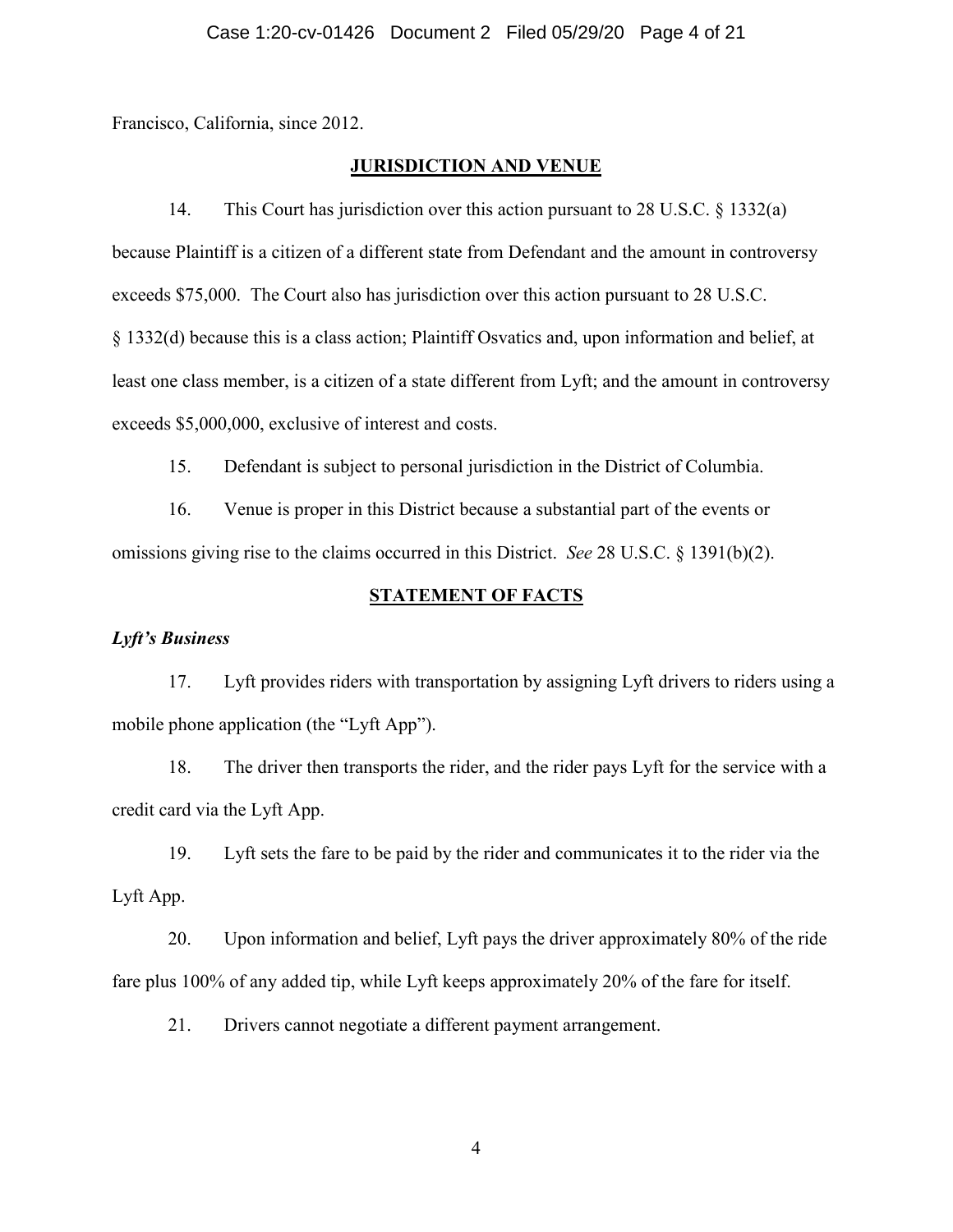### *Plaintiff and Class Members Are Employees.*

22. The work that drivers perform is in the usual course of Lyft's business – indeed, providing driving services *is* Lyft's business.

23. Lyft describes itself as "one of the largest and fastest growing multimodal transportation networks in the United States." *See* Lyft, Inc., Securities and Exchange Commission Form S-1 Registration Statement, at 1 (March 1, 2019) ("S-1 Statement"),

[https://www.sec.gov/Archives/edgar/data/1759509/000119312519059849/d633517ds1.htm.](https://www.sec.gov/Archives/edgar/data/1759509/000119312519059849/d633517ds1.htm)

24. As drivers, Plaintiff and Class Members provide or provided the service that Lyft sells to the public.

25. Lyft states that it participates in the "transportation . . . market," and describes its business as "singularly focused on revolutionizing transportation." S-1 Statement at 3-4.

26. Lyft earns money by providing its customers with a ride from point A to point B – a service that is wholly dependent on Lyft drivers, like Plaintiff.

27. Lyft's "business depends largely on [its] ability to cost-effectively attract and retain qualified drivers." S-1 Statement at 10.

28. Lyft does not merely provide a platform, nor is it an uninterested bystander between drivers and riders. As other courts have found, "Lyft concerns itself with far more than simply connecting random users of its platform. It markets itself to customers as an on-demand ride service, and it actively seeks out those customers. It gives drivers detailed instructions about how to conduct themselves. Notably, Lyft's own drivers' guide and FAQs state that drivers are 'driving for Lyft.'" *Cotter v. Lyft, Inc.*, 60 F. Supp. 3d 1067, 1078 (N.D. Cal. 2015); *see also Cunningham v. Lyft, Inc.*, No. 19 Civ. 11974, 2020 WL 2616302, at \*10 (D. Mass. May 22, 2020) (explaining that the "'realities' of Lyft's business are no more merely 'connecting' riders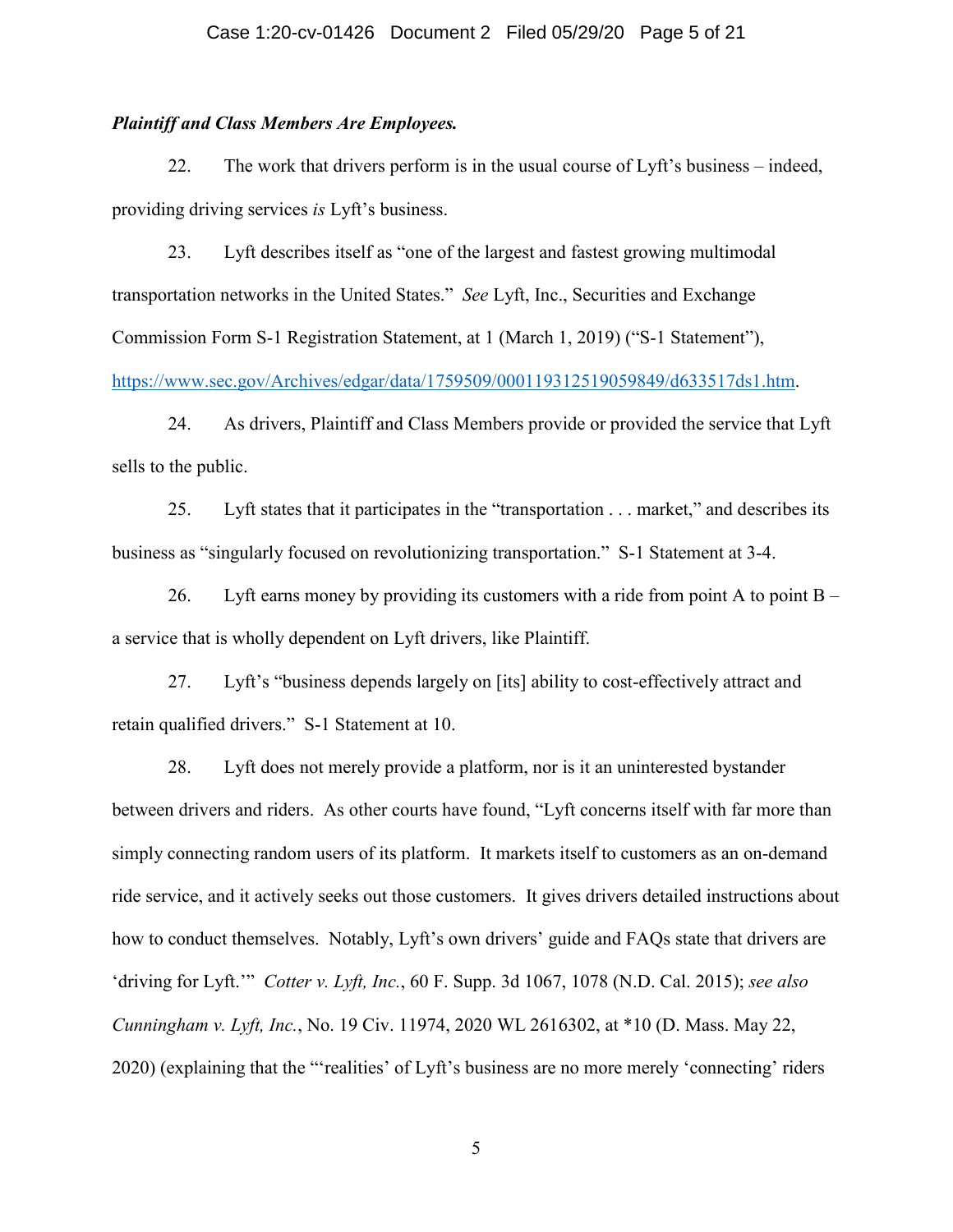### Case 1:20-cv-01426 Document 2 Filed 05/29/20 Page 6 of 21

and drivers than a grocery store's business is merely connecting shoppers and food producers," but rather "focusing on the reality of what the business offers its customers, the business of a grocery stores is selling groceries . . . and Lyft's business – from which it derives its revenue – is transporting riders").

29. Lyft screens every driver, including Plaintiff, "before they are permitted to drive on [its] platform, starting with professional third-party background and driving record checks." See S-1 Statement at 148. Background checks are performed routinely. *See Driver Requirements*, Lyft, <https://help.lyft.com/hc/en-us/articles/115012925687> (last visited May 22, 2020).

30. Lyft can terminate the right of drivers to provide driving services for violating one or more of the rules that Lyft imposes by contract.

31. Drivers lack business autonomy. Drivers are not engaged in an independently established business. They cannot provide transportation services without the Lyft App and cannot use contacts made through the Lyft App to solicit private transportation clients. Drivers are dependent on Lyft to identify riders for them. Drivers may not hire employees to assist them in providing services for Lyft.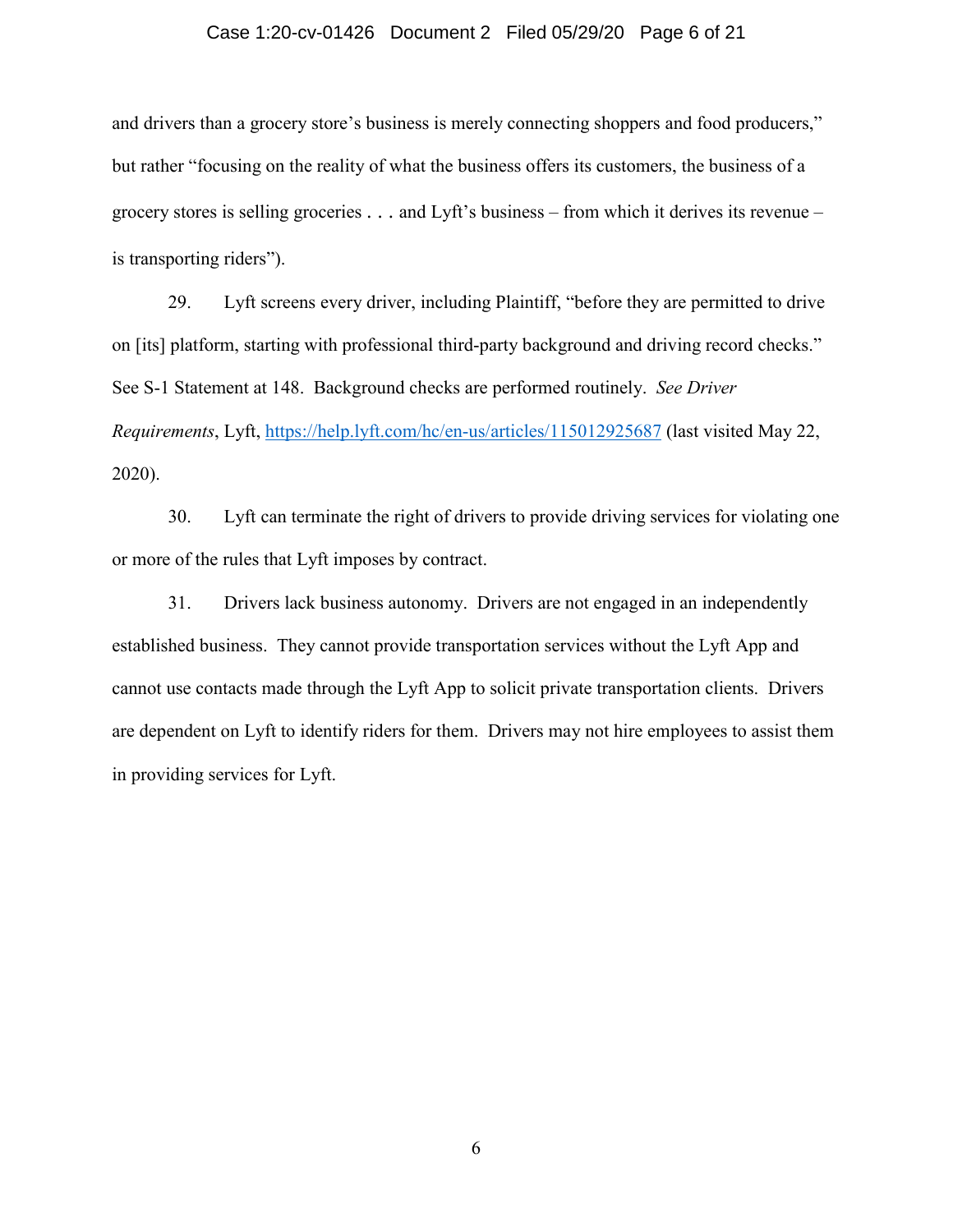### Case 1:20-cv-01426 Document 2 Filed 05/29/20 Page 7 of 21

32. Lyft drivers in the District of Columbia are required to display the Lyft emblem when driving for it in the "lower corner of the[ir] rear passenger side window." *Washington D.C. Driver Information*, Lyft, [https://help.lyft.com/hc/en-us/articles/115012929787-](https://help.lyft.com/hc/en-us/articles/115012929787-Washington-D-C-Driver-Information) [Washington-D-C-Driver-Information](https://help.lyft.com/hc/en-us/articles/115012929787-Washington-D-C-Driver-Information) (last visited May 22, 2020).

| <b>Emblem requirements</b>                                                                                                                                                                                                     |
|--------------------------------------------------------------------------------------------------------------------------------------------------------------------------------------------------------------------------------|
| Drivers are required to display the Lyft emblem while in driver mode. The Lyft emblem is Lyft's official trade<br>dress. It helps passengers and law enforcement identify your vehicle. The Lyft emblem should be displayed in |
| the lower corner of the rear passenger side window. Make sure to remove the emblem when you are not in                                                                                                                         |
| driver mode.                                                                                                                                                                                                                   |
|                                                                                                                                                                                                                                |
| <b>REAR PASSENGER WINDOW</b>                                                                                                                                                                                                   |
|                                                                                                                                                                                                                                |
|                                                                                                                                                                                                                                |
|                                                                                                                                                                                                                                |
| If you've just been approved to drive, you should receive your Lyft emblem shortly. If you didn't get one or need                                                                                                              |
| a new one, place an order in your Dashboard. While waiting for it to arrive, you may print a temporary emblem.                                                                                                                 |

33. Upon information and belief, when Lyft approves a driver to work in the District

of Columbia, that driver still needs to get separate approval from Lyft to drive outside of Virginia, Maryland, or the District of Columbia. *See Lyft Driver and Vehicle Requirements in Washington, DC*, Lyft, [https://www.lyft.com/driver/cities/washington-dc/driver-application](https://www.lyft.com/driver/cities/washington-dc/driver-application-requirements)[requirements](https://www.lyft.com/driver/cities/washington-dc/driver-application-requirements) (last visited May 22, 2020).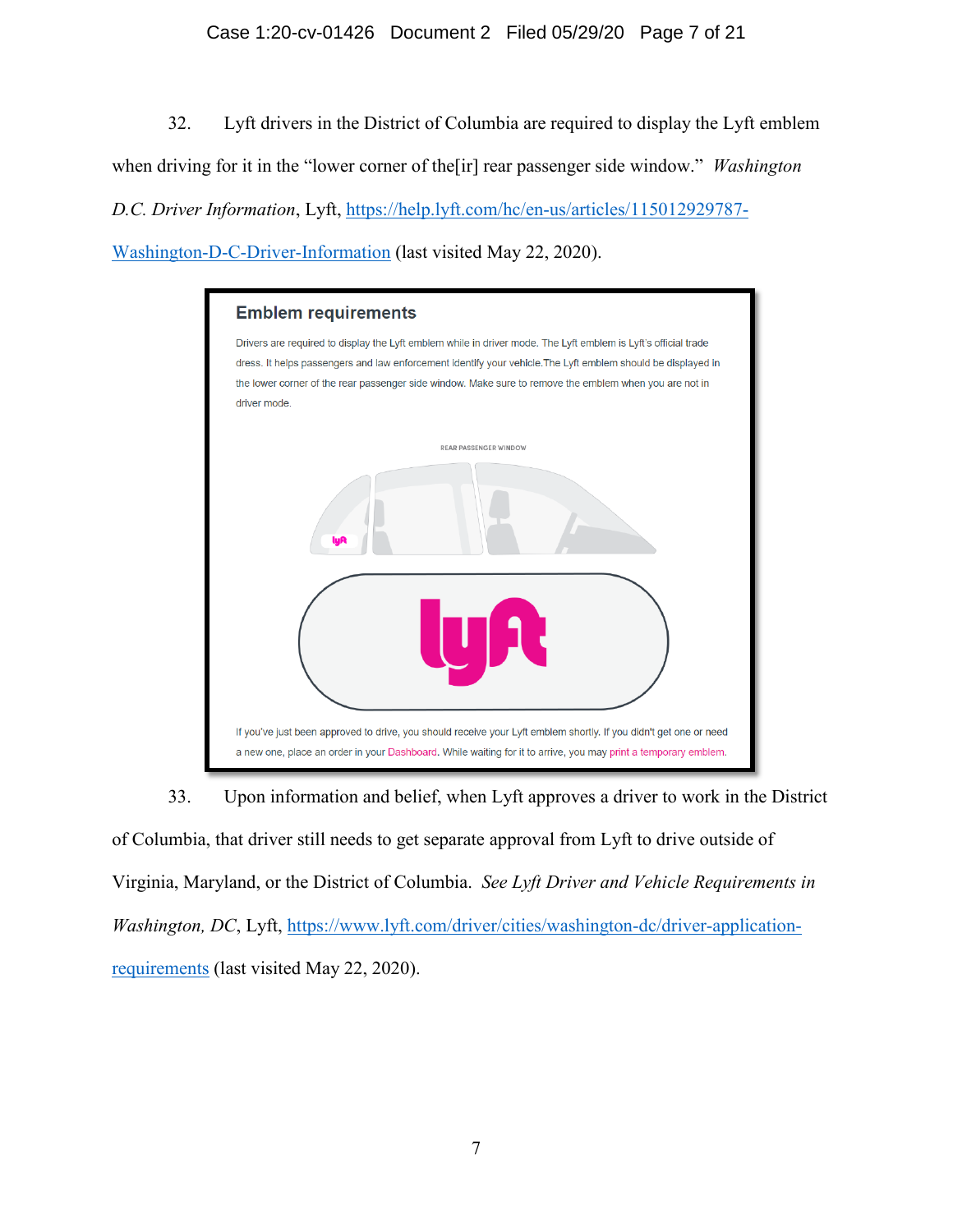# If I'm approved to drive in Washington, DC am I approved to drive in other cities?

Requirements to drive with Lyft may vary by region. If you want to drive in a different city, check the requirements support to send in the required documents.

34. Lyft drivers do not need to possess any particular or special skills other than those required to obtain a driver's license. *See id.* (listing as driver requirements a "Valid Washington, DC, Maryland, or Virginia driver's license," "21 or older," "Pass driver screening," and a "smartphone that can download and run the Lyft Driver app").

35. By working for Lyft, drivers have not independently made the decision to go into business for themselves.

36. Lyft has unilaterally determined that drivers are independent contractors while precluding them from taking the usual steps toward promoting and establishing an independent business, such as forming business relationships with Lyft customers or otherwise promoting their services to the public.

37. Lyft also prohibits drivers from setting or in any way affecting the rates of pay for their own services.

38. Lyft prohibits drivers from communicating with riders about future ride services.

39. Lyft is solely responsible for recording drivers' rides, including the time and distance for each ride, the ride fare and added Lyft fees, any tips, and for compiling drivers' rates of pay for each ride.

40. Lyft controls the terms of employment and maintains uniform policies and terms of service with which all drivers must comply.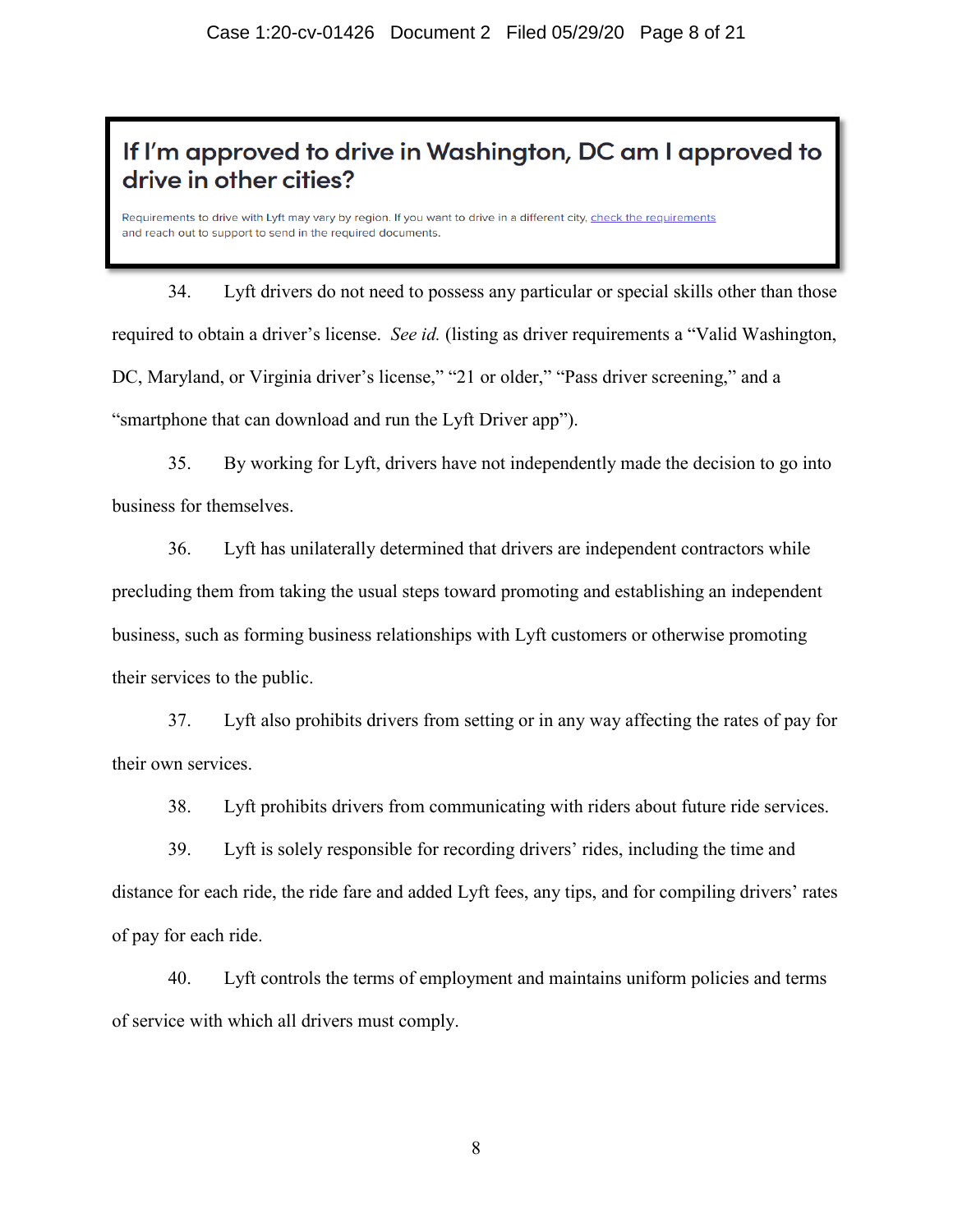### Case 1:20-cv-01426 Document 2 Filed 05/29/20 Page 9 of 21

41. For example, Plaintiff used her own car to provide rides for Lyft, which per Lyft policy could not be a two-door car or more than a number of years old. *See Lyft Driver and Vehicle Requirements in Washington, DC, supra (describing vehicle requirements).* 

42. Once drivers pass Lyft's initial requirements, they are able to work for Lyft for an indefinite period of time. Lyft, however, may shut down drivers' access to the Lyft App for myriad reasons, thus preventing them from obtaining and responding to ride requests.

43. Drivers perform work for Lyft by logging in to the Lyft App, making themselves available for assignments and visible to Lyft users, which benefits Lyft. While logged in, drivers typically receive ride assignments quickly, sometimes receiving a new ride assignment before completing the existing ride.

44. On information and belief, until the beginning of 2018, Lyft required that drivers accept at least 90% of ride assignments to avoid being terminated. Now, Lyft "use[s] acceptance rates to determine driver eligibility for certain features and help keep passenger wait times short." *Acceptance Rate*, Lyft, [https://help.lyft.com/hc/en-us/articles/115013077708-](https://help.lyft.com/hc/en-us/articles/115013077708-Acceptance-rate) [Acceptance-rate](https://help.lyft.com/hc/en-us/articles/115013077708-Acceptance-rate) (last visited May 15, 2020). Lyft calculates drivers' acceptance rates by adding the number of rides a driver completes to the number of rides cancelled by the rider, and dividing that number by the total number of ride assignments shown to the driver. Lyft explains that a driver's acceptance rate may decrease due to missed assignments, such as when a driver lets the timer count down to zero, and by driver cancellations.

45. Lyft's manner of assigning rides – including the frequency of ride assignment messages, the very short window within which a driver can accept rides, and the threat of termination for failure to accept the vast majority of rides – prevents drivers from engaging in personal activities while logged into the Lyft App.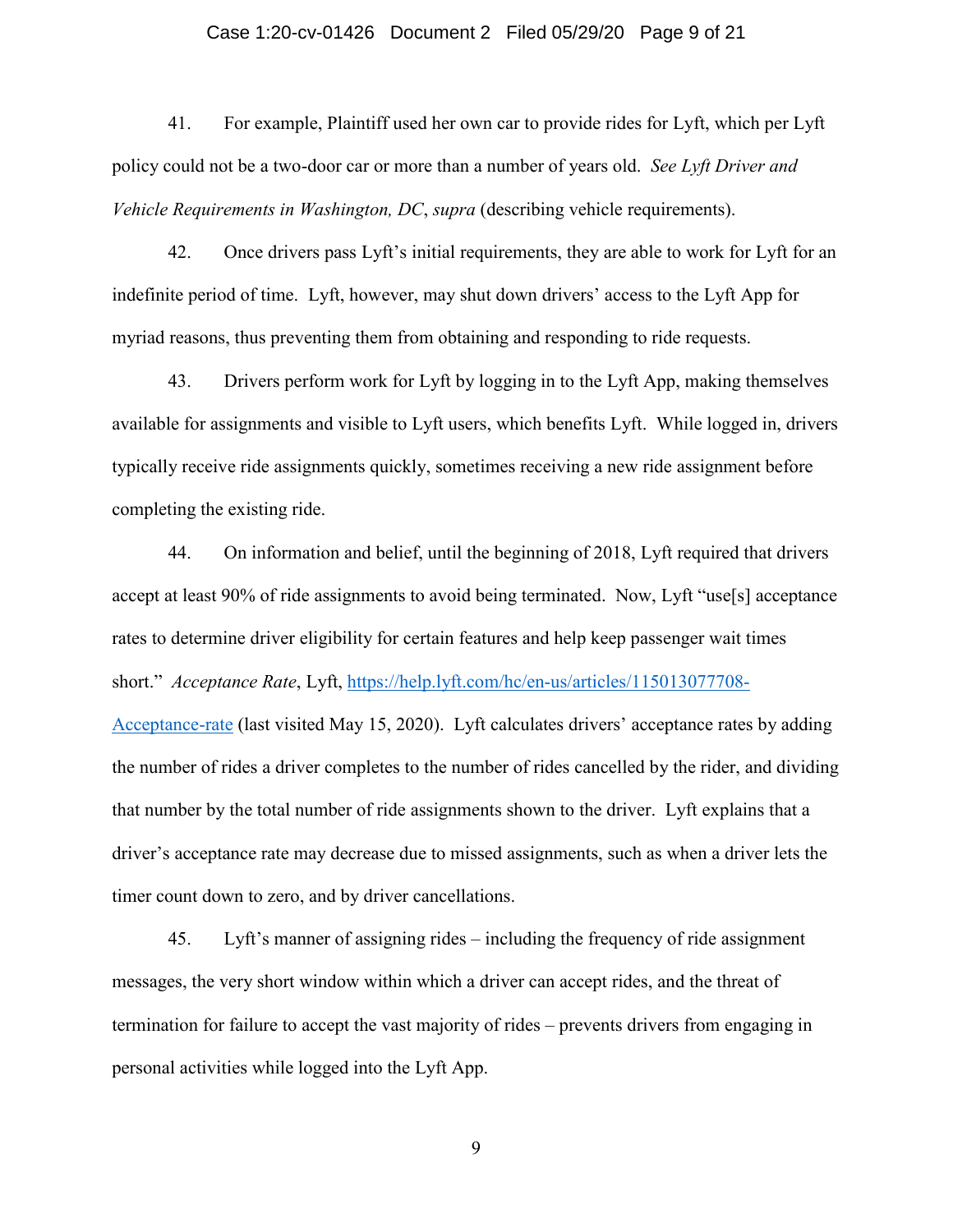#### Case 1:20-cv-01426 Document 2 Filed 05/29/20 Page 10 of 21

46. For example, Plaintiff took care to log out of the Lyft App at all times when she was not engaged in providing a ride for Lyft or making herself available for the next ride. When performing work for Lyft that goes beyond those two activities, Plaintiff typically logged out of the Lyft App. She scheduled her personal activities to minimize the risk of missing ride assignments because of Lyft's systematic pressure on drivers logged into the Lyft App to accept virtually all ride assignments.

47. Lyft recognizes that drivers' time while logged into the Lyft App is not their own. Specifically, Lyft advises drivers to log out and take a break if they do not plan to accept ride assignments: "If you can't or don't want to accept ride requests, we recommend taking a break." *Id.*

48. Lyft has continued to classify Plaintiff and Class Members as independent contractors notwithstanding that its classification policy has been the subject of several lawsuits. *See, e.g.*, *Cotter*, 60 F. Supp. 3d 1067.

### *Plaintiff and Class Members Regularly Crossed and Cross Interstate Borders as Drivers.*

49. As Lyft drivers in the D.C. metropolitan area, Plaintiff and Class Members routinely engaged and engage in interstate commerce by transporting riders across state lines in return for compensation from Lyft.

50. The D.C. metropolitan area encompasses not only the District of Columbia, but also adjacent counties in Maryland and Virginia.<sup>[5](#page-9-0)</sup>

j

<span id="page-9-0"></span><sup>5</sup> *See, e.g.*, Sharon Feigon, et al., Broadening Understanding of the Interplay Between Public Transit, Shared Mobility, and Personal Automobiles ("Princeton Study") at A-1 (2018), [https://orfe.princeton.edu/~alaink/SmartDrivingCars/PDFs/TRB\\_Jan2018\\_BroadeningUnderstan](https://orfe.princeton.edu/%7Ealaink/SmartDrivingCars/PDFs/TRB_Jan2018_BroadeningUnderstandingnterplayBetweenPublic.pdf) [dingnterplayBetweenPublic.pdf](https://orfe.princeton.edu/%7Ealaink/SmartDrivingCars/PDFs/TRB_Jan2018_BroadeningUnderstandingnterplayBetweenPublic.pdf) (defining Washington, D.C. as the "District of Columbia; Montgomery and Prince George's counties, MD; Alexandria, Arlington, Fairfax, and Falls Church counties, VA").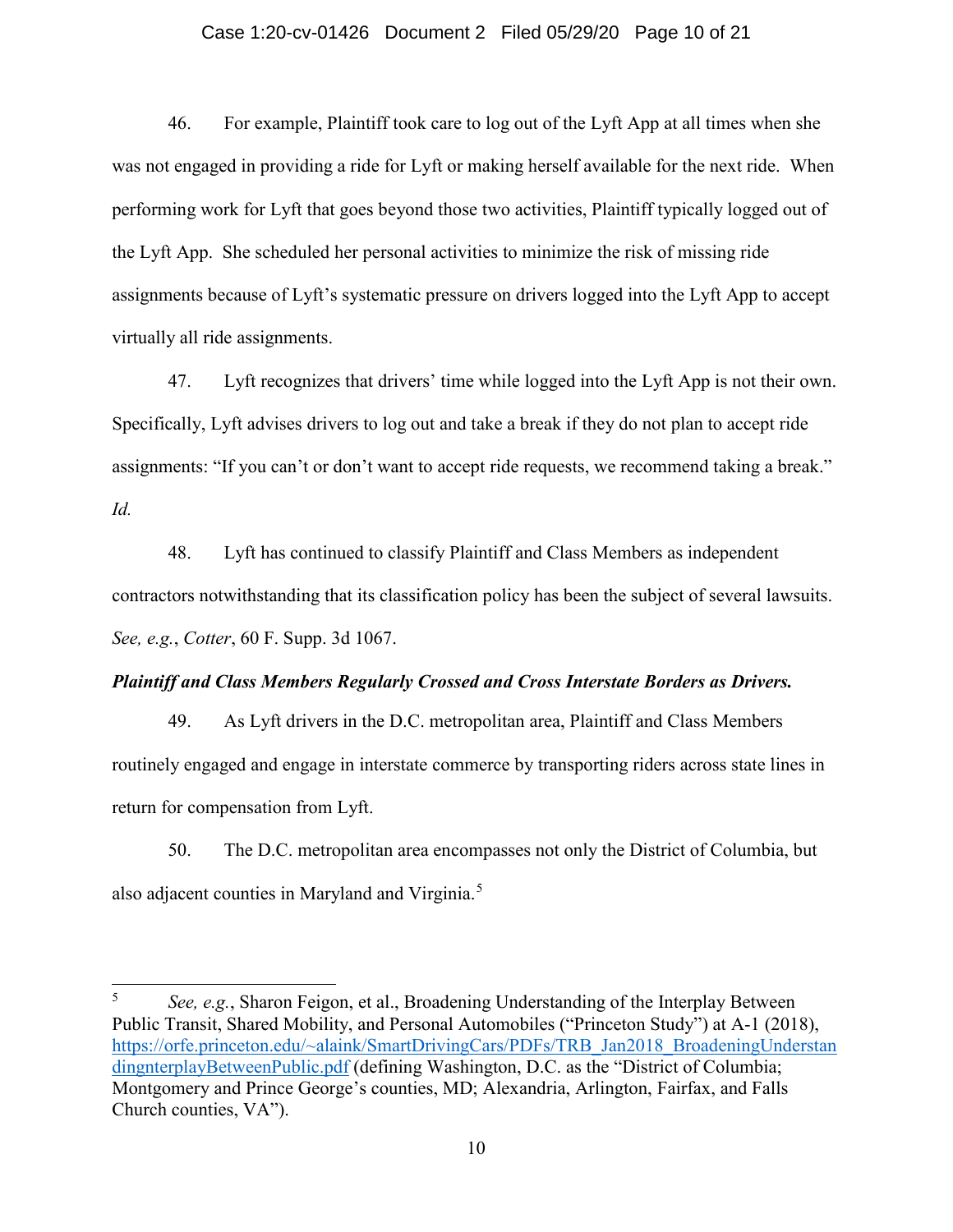### Case 1:20-cv-01426 Document 2 Filed 05/29/20 Page 11 of 21

51. Indeed, according to the Princeton Study, peak-hour usage of rideshare apps like the Lyft App in the District of Columbia occur between certain "contiguous corridors" stretching "across the broadest central section of the District . . . which includes Union Station, west to Georgetown and *across the Potomac to Arlington*."[6](#page-10-0)

52. Lyft's D.C. website reflects this reality and includes the entire metropolitan area within its service area. *See Washington, D.C.*, Lyft,

<https://www.lyft.com/rider/cities/washington-dc> (last visited May 22, 2020).



53. Given its multi-state scope, residents of the D.C. metropolitan area are especially likely to cross state lines, including for work.

54. For example, according to recent D.C. Department of Human Resources ("DHR") statistics, nonresidents were a majority of the 35,302 employees in the various "career,"

<span id="page-10-0"></span> $\overline{6}$ 

*Id.* at 13 (emphasis added).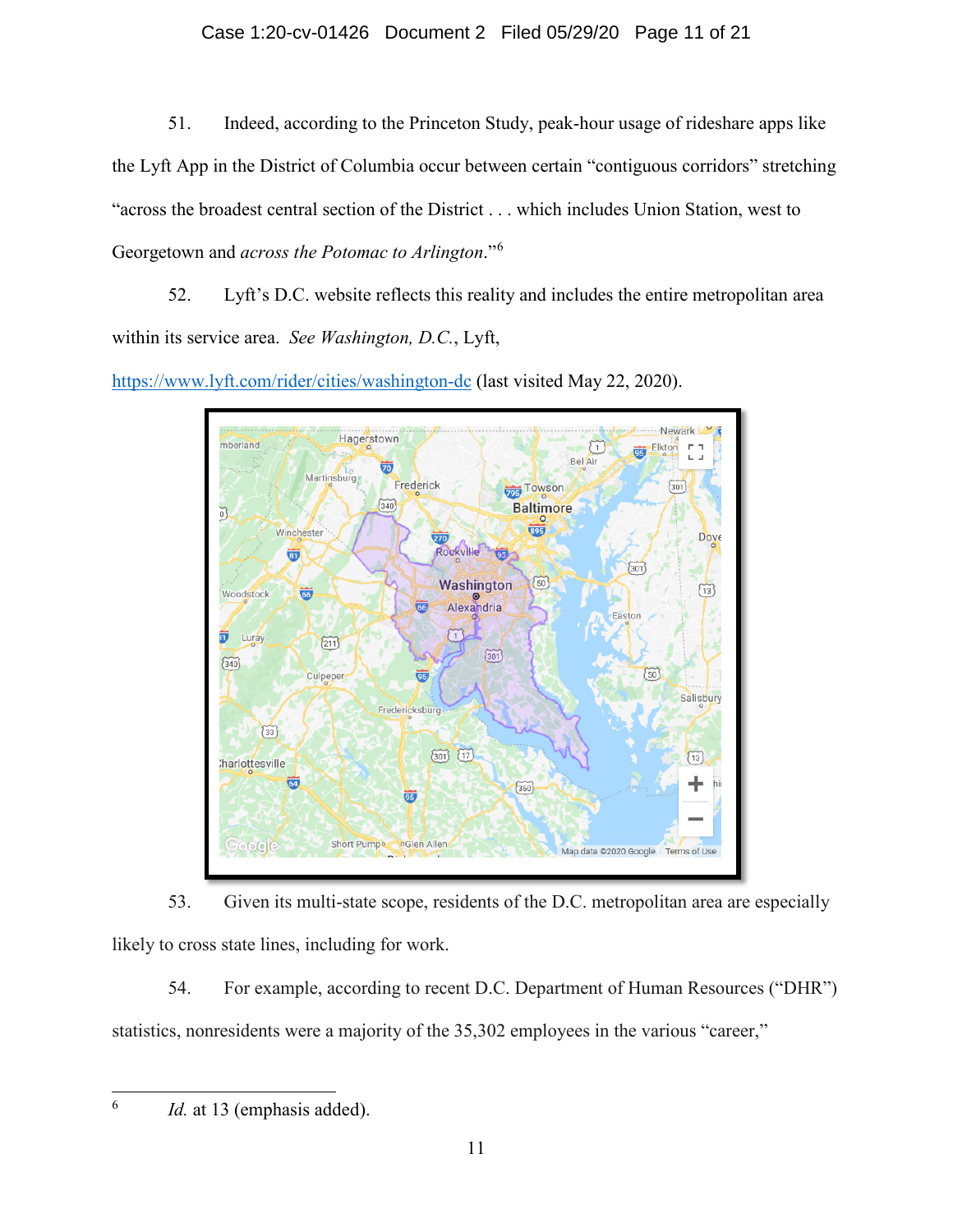### Case 1:20-cv-01426 Document 2 Filed 05/29/20 Page 12 of 21

"educational," "excepted," "executive," "legal" and "management supervisory" services of the D.C. government, broken down as: 16,103 Marylanders, 3,579 Virginians, 429 residents of other jurisdictions, and 15,191 D.C. residents.<sup>[7](#page-11-0)</sup>

55. As the seat of the federal government, the D.C. metropolitan area, defined by the Census Core Statistical Base Area ("CBSA") that includes counties in Maryland, Virginia, and West Virginia, is home to approximately 282,666 federal employees, over 15% of the entire federal civilian workforce.<sup>[8](#page-11-1)</sup> Upon information and belief, many of these hundreds of thousands of federal workers cross state lines, in one direction or the other, to report to work each day at myriad federal agencies located in each of the subdivisions constituting the CBSA.

56. Reflecting the multi-state composition of the District of Columbia's workforce, pursuant to Lyft's policies and practices a driver can be dispatched for pickups in the District of Columbia if they have a driver's license from the District of Columbia, Maryland, or Virginia. *Washington D.C. Driver Information*, Lyft, [https://help.lyft.com/hc/en-](https://help.lyft.com/hc/en-us/articles/115012929787-Washington-D-C-Driver-Information)

[us/articles/115012929787-Washington-D-C-Driver-Information](https://help.lyft.com/hc/en-us/articles/115012929787-Washington-D-C-Driver-Information) (last visited May 22, 2020).

j

<span id="page-11-0"></span><sup>7</sup> Colbert I. King, *Washington, D.C., Is Run by People Who Don't Even Live There*, Wash. Post, July 1, 2016, [https://www.washingtonpost.com/opinions/a-city-run-by](https://www.washingtonpost.com/opinions/a-city-run-by-nonresidents/2016/07/01/e781bfe0-3f06-11e6-80bc-d06711fd2125_story.html)[nonresidents/2016/07/01/e781bfe0-3f06-11e6-80bc-d06711fd2125\\_story.html.](https://www.washingtonpost.com/opinions/a-city-run-by-nonresidents/2016/07/01/e781bfe0-3f06-11e6-80bc-d06711fd2125_story.html)

<span id="page-11-1"></span><sup>8</sup> U.S. Office of Pers. Mgmt., Data, Analytics, and Documentation. Federal Civilian Employment (Sept. 2017), [https://www.opm.gov/policy-data-oversight/data-analysis](https://www.opm.gov/policy-data-oversight/data-analysis-documentation/federal-employment-reports/reports-publications/federal-civilian-employment/)[documentation/federal-employment-reports/reports-publications/federal-civilian-employment/.](https://www.opm.gov/policy-data-oversight/data-analysis-documentation/federal-employment-reports/reports-publications/federal-civilian-employment/)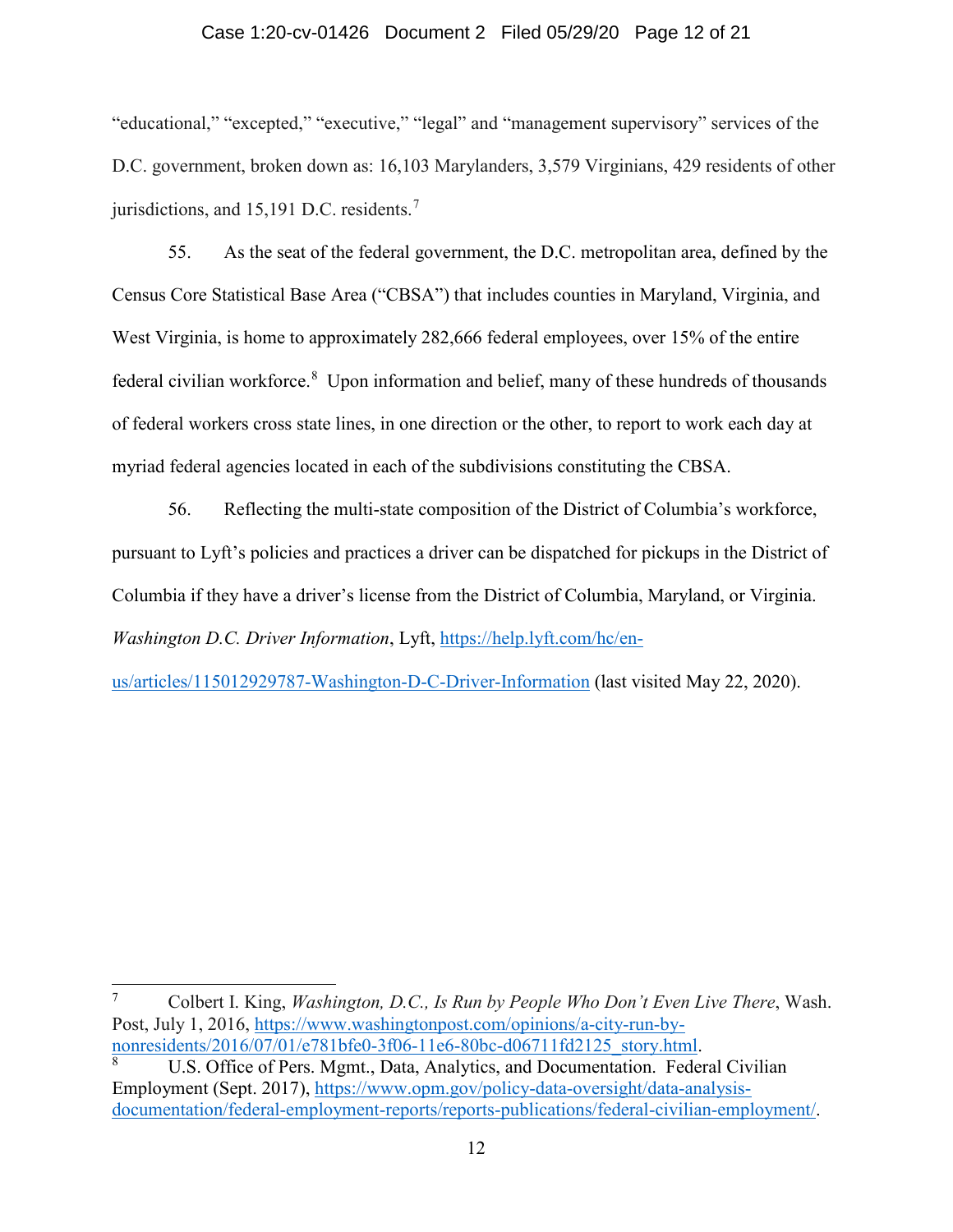### **Valid driver's license**

Drivers without a Washington D.C., Maryland, or Virginia driver's license will not be dispatched for pickups in DC proper.

57. Similarly, active members of the U.S. military, and their families, stationed in the District of Columbia, Maryland or Virginia can also drive for Lyft in the District of Columbia if they follow certain requirements. *Id.*

Active Military members and their families stationed in MD, VA or D.C. can drive with Lyft by obtaining a DFHV non-MSA decal. Apply for your free DFHV non-MSA decal here. If you already have your DFHV decal, visit us at the Lyft Hub to get on the road. Bring the following documents with you:

- DFHV non-MSA decal
- Driver's license
- Vehicle registration
- State vehicle inspection issued from DC, VA, or MD

58. The District of Columbia's major airports are also all located outside of the District of Columbia, requiring travel across state lines to reach them: Dulles International Airport and Reagan National Airport are located in Virginia, and the Baltimore-Washington International Thurgood Marshall Airport ("BWI") is located in Maryland.

59. These airports are high volume trip origins and destinations for drivers, including Plaintiff.<sup>[9](#page-12-0)</sup> In fact, according to the Princeton Study, trips from the District of Columbia to the Virginia zip code containing Reagan National Airport was the fifth most frequent destination in the entire study dataset, which included studies of five major metropolitan areas covering tens of millions of rideshare users.<sup>[10](#page-12-1)</sup>

<span id="page-12-0"></span><sup>9</sup> <sup>9</sup> *See* Princeton Study at 19, 23-24. 10 *Id.* at 7-8, 23-24.

<span id="page-12-1"></span>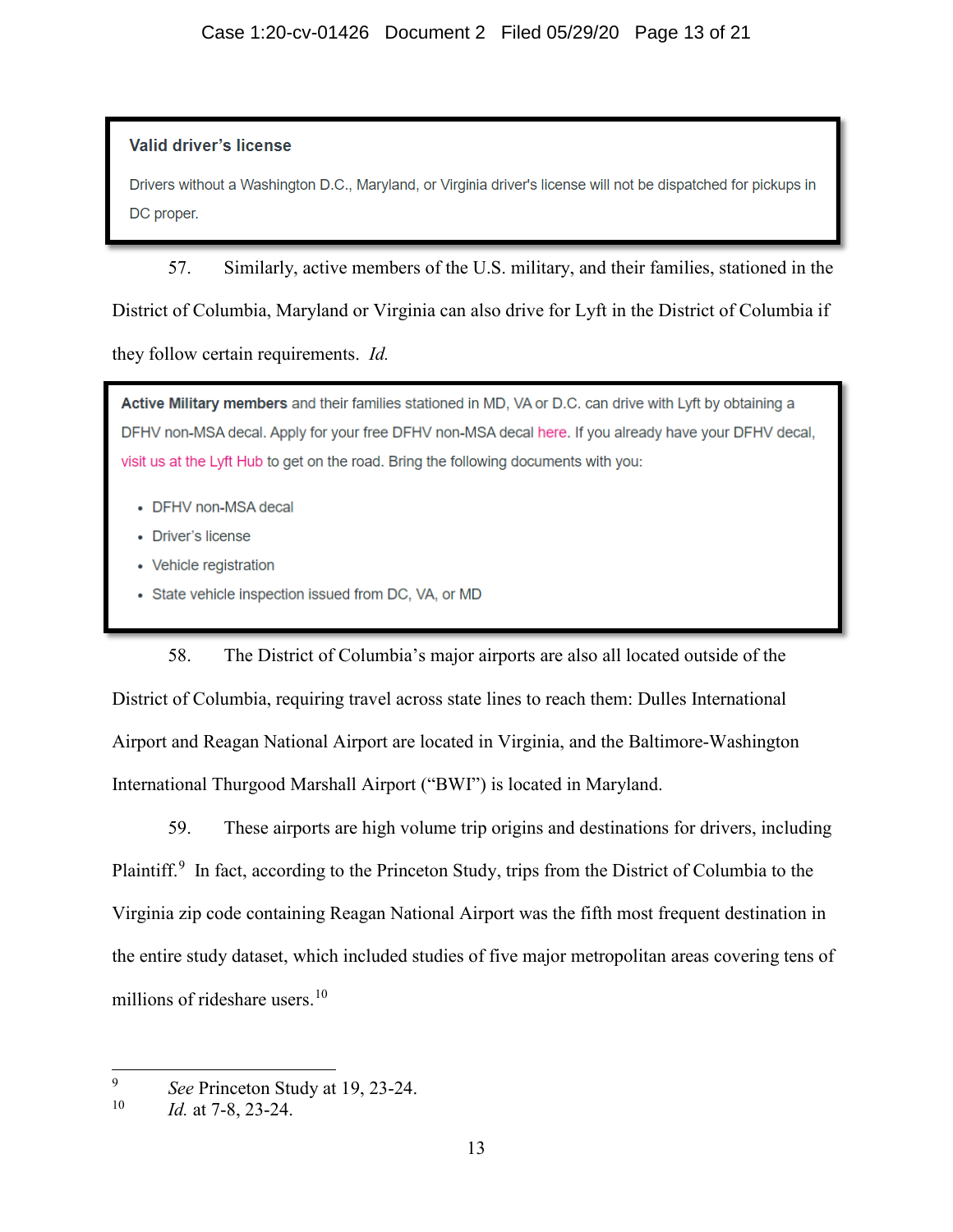### Case 1:20-cv-01426 Document 2 Filed 05/29/20 Page 14 of 21

60. Thus, Plaintiff frequently took passengers from the District of Columbia and Maryland to the airports in Virginia, and, likewise, frequently took passengers from the District of Columbia and Virginia to BWI, crossing state lines in the process.

61. Lyft specifically markets airport trips to D.C. riders. *Washington, D.C.*, *supra*.



62. Airport business is sufficiently important to Lyft that it also has specific requirements for how Lyft drivers are to conduct themselves there when picking up or dropping off riders. *See Washington D.C. Airport Information for Drivers*, Lyft,

<https://help.lyft.com/hc/en-us/articles/115013082588> (last visited May 22, 2020).

63. Similarly, many Lyft rides, including those Plaintiff performed, originate or conclude at Union Station.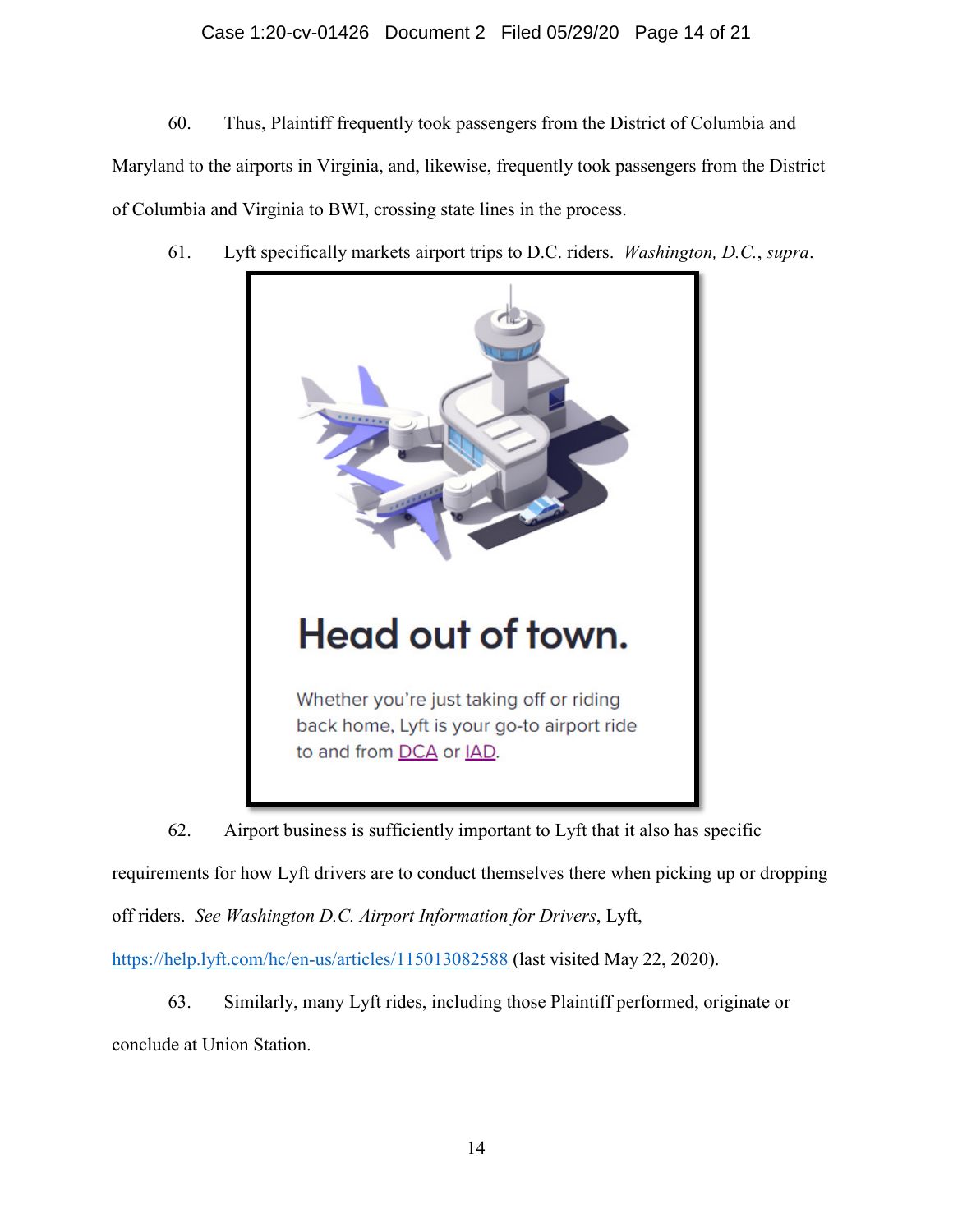### Case 1:20-cv-01426 Document 2 Filed 05/29/20 Page 15 of 21

64. Union Station is a central hub for interstate rail and bus travel. For example, according to the U.S. Department of Transportation, in 2017, Union Station was the second busiest Amtrak station in the country, registering roughly 5.2 million passengers.<sup>11</sup>

65. At least six private companies provide interstate bus services at Union Station, including Bolt Bus, Megabus, BestBus, Washington Deluxe, Peter Pan, and Virginia Breeze.<sup>[12](#page-14-1)</sup> Many of these companies provide "daily service" from the District of Columbia to other states, such as New York.<sup>[13](#page-14-2)</sup>

66. Many more passengers use Union Station for interstate transportation via the Washington Metropolitan Area Transit Authority's ("WMATA") Red Line, which provides direct access to Maryland, and indirect access to Virginia (and other parts of Maryland) through connections to other WMATA lines, such as the Orange, Blue, Yellow, Green, and Silver Lines.

67. Union Station further facilitates significant interstate travel as a central stop for the Maryland Area Regional Commuter ("MARC") train. The MARC train has long served as the daily commuter line for over  $30,000$  passengers.<sup>[14](#page-14-3)</sup>

68. Thus, Lyft drivers routinely transport people who themselves are engaged in interstate activity.

69. Plaintiff estimates that, when driving for Lyft, she spent at least 50% of her time in the District of Columbia, at least 20% of her time in Virginia, and at least 20% in Maryland.

<span id="page-14-0"></span> $11\,$ U.S. Dep't of Transp., Transportation Statistics Annual Report (2018), [https://www.bts.gov/sites/bts.dot.gov/files/docs/browse-statistical-products-and](https://www.bts.gov/sites/bts.dot.gov/files/docs/browse-statistical-products-and-data/transportation-statistics-annual-reports/TSAR-Full-2018-Web-Final.pdf)[data/transportation-statistics-annual-reports/TSAR-Full-2018-Web-Final.pdf](https://www.bts.gov/sites/bts.dot.gov/files/docs/browse-statistical-products-and-data/transportation-statistics-annual-reports/TSAR-Full-2018-Web-Final.pdf) (last visited May  $22, 2020$ ).

<span id="page-14-1"></span><sup>12</sup> *See Ground Transportation*, Union Station, [https://www.unionstationdc.com/Ground-](https://www.unionstationdc.com/Ground-Transportation/) $\frac{\text{Transportation}}{\text{13}}$  (last visited May 22, 2020).

<span id="page-14-3"></span><span id="page-14-2"></span> $\frac{13}{14}$  *Id.* Md. Transit Admin., MARC Growth and Investment Plan (Sept. 2007), [https://www.washingtonpost.com/wp-srv/metro/documents/MARC02282010.pdf.](https://www.washingtonpost.com/wp-srv/metro/documents/MARC02282010.pdf)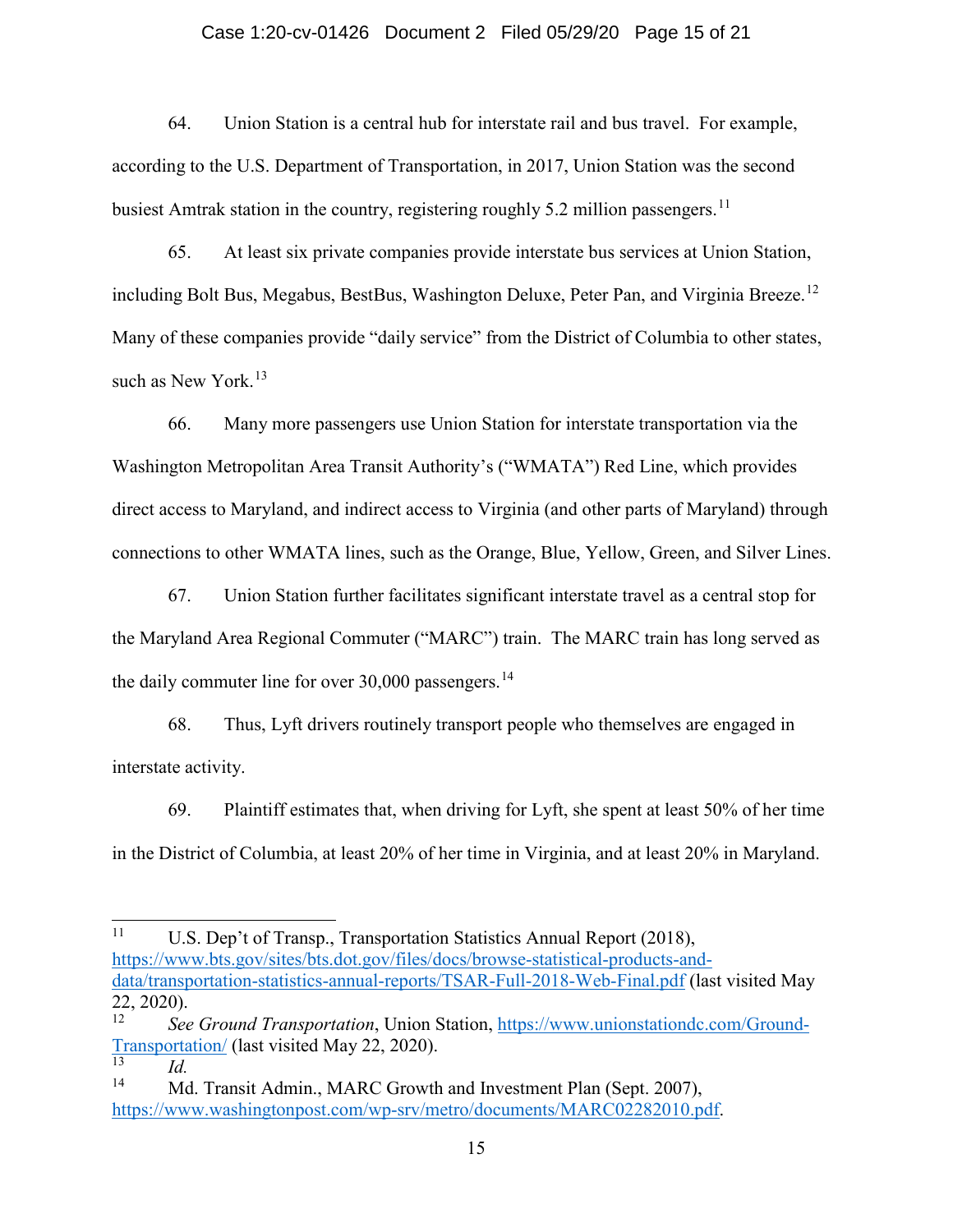### Case 1:20-cv-01426 Document 2 Filed 05/29/20 Page 16 of 21

70. Together, because the D.C. metropolitan area consists of multiple states, drivers from the District of Columbia, Maryland, and Virginia can all drive for Lyft in the District of Columbia, and since the major D.C. airports are in separate states, Class Members routinely crossed and cross state lines in the performance of their work for Lyft.

71. For instance, because Plaintiff lives in Maryland, she repeatedly began her day of work for Lyft by taking a Maryland resident into the District of Columbia, and ended her day of work for Lyft by returning a Maryland resident from the District of Columbia to Maryland.

72. Plaintiff's experiences resemble those of other Class Members.

### *Lyft Did Not Maintain a Paid Sick Leave Policy and Did Not Provide Notice.*

73. Lyft did not and does not have a sick leave policy that complies with the ASSLA.

74. Lyft did not and does not "post and maintain in a conspicuous place, a notice that sets forth excerpts from or summaries of the pertinent provisions of [Subchapter III, Chapter 5, Title 32 of the D.C. Code] and information that pertains to the filing of a complaint under" the same. D.C. Code § 32-531.09(a).

75. Lyft did not provide Plaintiff with any paid sick leave during her employment.

76. As a result, on multiple occasions, Plaintiff drove for Lyft while sick because she relied on hourly and tipped work for her wages and to pay bills.

77. Plaintiff would have used paid sick leave if Lyft had provided it to her.

#### **CLASS-WIDE FACTUAL ALLEGATIONS**

78. Plaintiff hereby incorporates by reference all preceding paragraphs as alleged above as if fully set forth herein.

79. Plaintiff brings her Cause of Action pursuant to Rule  $23(b)(2)$ ,  $(b)(3)$  and/or  $(c)(4)$ of the Federal Rules of Civil Procedure on behalf of all drivers who work or worked for Lyft in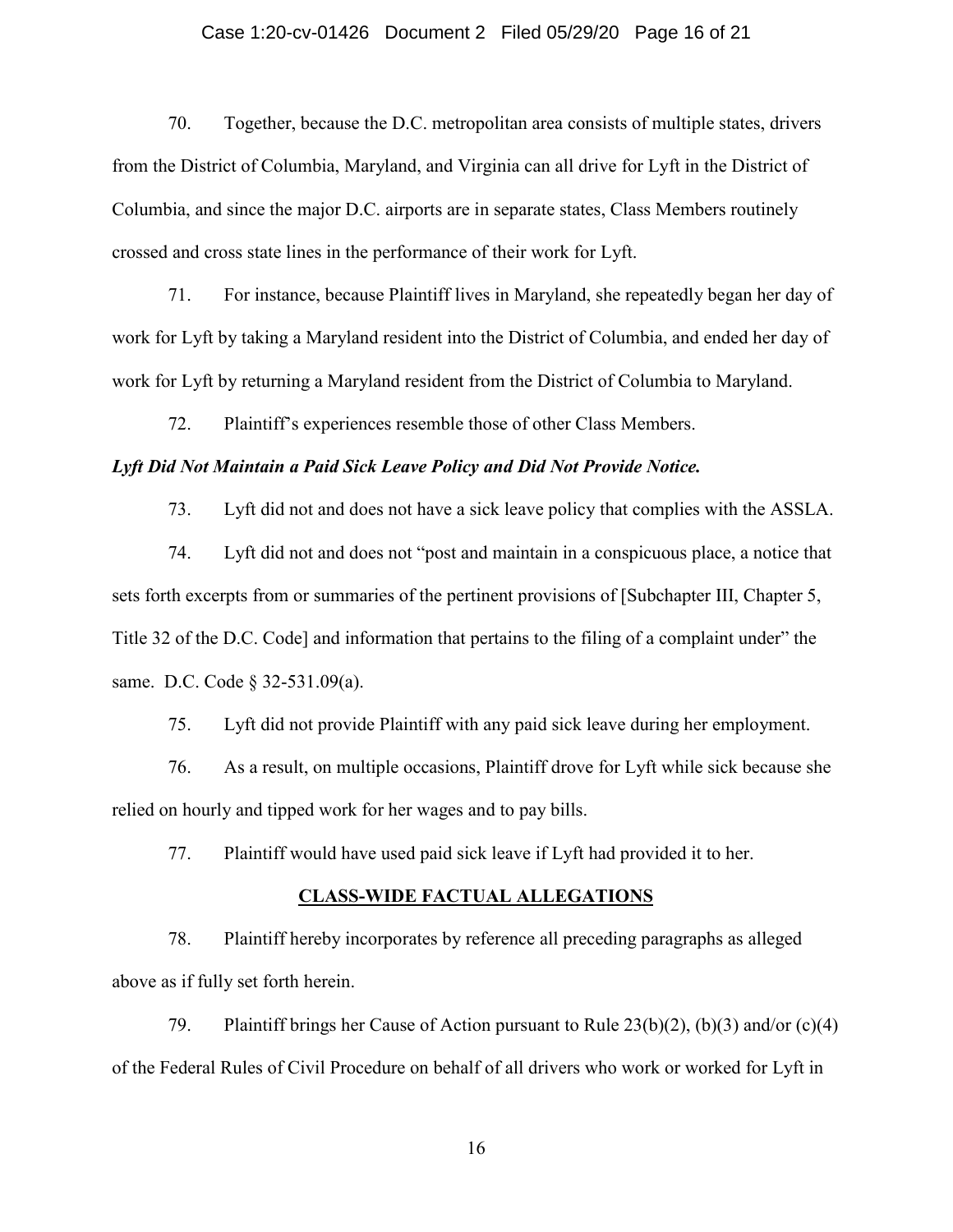### Case 1:20-cv-01426 Document 2 Filed 05/29/20 Page 17 of 21

the District of Columbia for at least 90 days between when Lyft began operating in the District of Columbia and the date of final judgment in this matter (the "Class" or "Class Members").

80. Plaintiff is a member of the Class she seeks to represent.

81. Not included in the Class are the following individuals and/or entities: Lyft's officers and directors and all judges assigned to hear any aspect of this litigation, as well as their staffs and immediate family members.

82. The Class is so numerous that joinder of all members is impracticable. The precise number is uniquely within Lyft's possession. Upon information and belief, the Class consists of at least 100 individuals. [15](#page-16-0) 

83. There are questions of law and fact common to the Class, and these questions predominate over any questions affecting only individual members. Common questions include, among others:

a. Whether Class Members are employees or independent contractors;

b. Whether Class Members are entitled to paid sick leave under the ASSLA;

c. Whether Lyft's classification of drivers as independent contractors was

willful;

d. The proper measure of damages sustained by Class Members; and

e. Whether injunctive and declaratory relief is warranted regarding Lyft's policies and practices.

<span id="page-16-0"></span><sup>15</sup> According to U.S. Census data, the D.C. metropolitan area added nearly 10,000 new rideshare drivers across platforms each year between 2014 and 2017, converting the rideshare sector into a more than \$1 billion industry in this region. *See* Jordan Fischer, *10,000 New Rideshare Drivers a Year: New Census Data Shows How Industry Has Exploded in DC Area*, WUSA (June 28, 2019), [https://www.wusa9.com/article/news/local/dc/10000-new-rideshare](https://www.wusa9.com/article/news/local/dc/10000-new-rideshare-drivers-a-year-new-census-data-shows-how-industry-has-exploded-in-dc-area/65-009e37e9-b33b-456f-bab2-3a97aa25aef7)[drivers-a-year-new-census-data-shows-how-industry-has-exploded-in-dc-area/65-009e37e9](https://www.wusa9.com/article/news/local/dc/10000-new-rideshare-drivers-a-year-new-census-data-shows-how-industry-has-exploded-in-dc-area/65-009e37e9-b33b-456f-bab2-3a97aa25aef7) [b33b-456f-bab2-3a97aa25aef7](https://www.wusa9.com/article/news/local/dc/10000-new-rideshare-drivers-a-year-new-census-data-shows-how-industry-has-exploded-in-dc-area/65-009e37e9-b33b-456f-bab2-3a97aa25aef7) (citing U.S. Census data).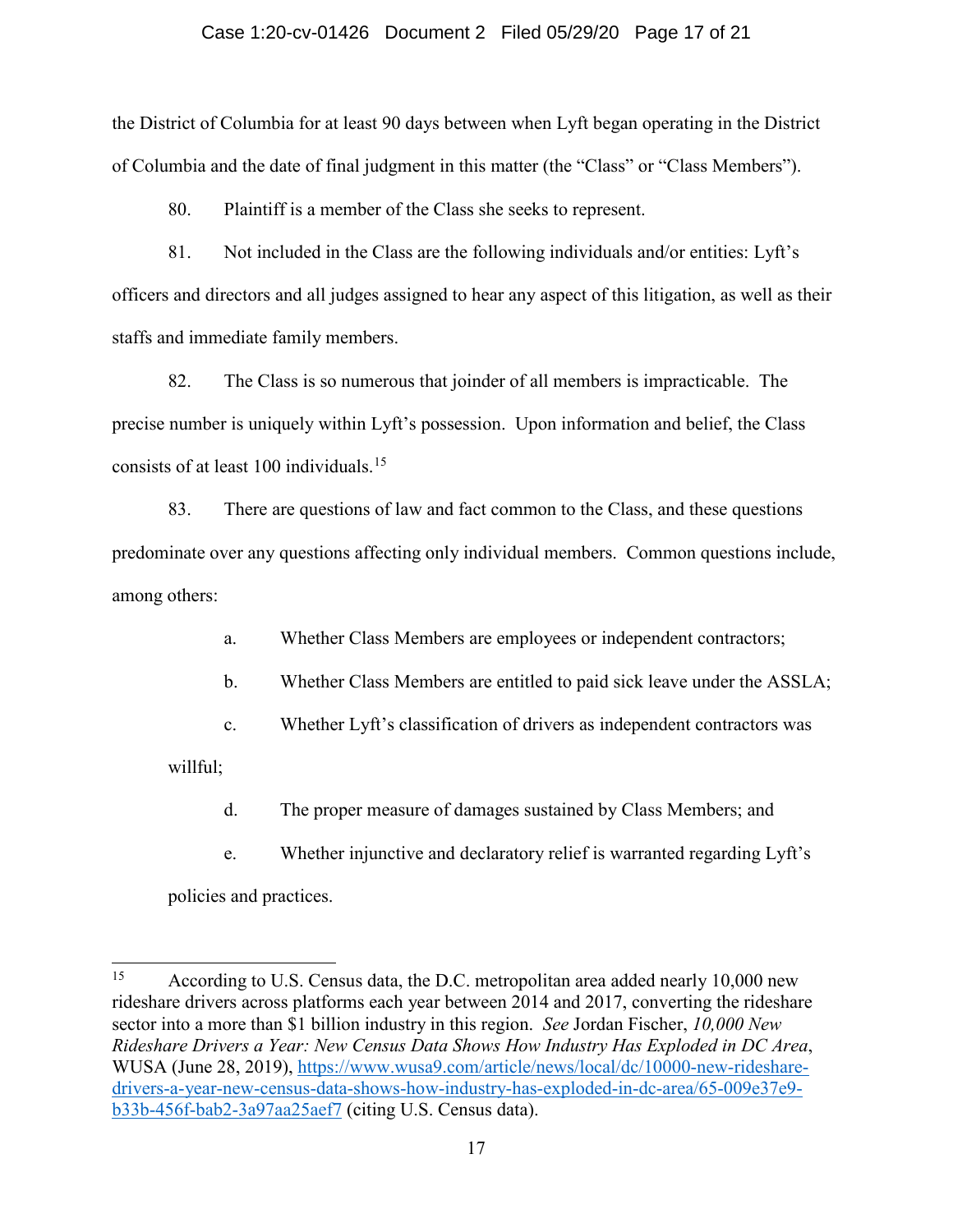### Case 1:20-cv-01426 Document 2 Filed 05/29/20 Page 18 of 21

84. Plaintiff, like other Class Members, was subjected to Lyft's policies and practices that violated D.C. law. Plaintiff's job duties and claims were and are typical of those of the Class Members.

85. Plaintiff will fairly and adequately represent and protect the interests of the Class Members. There is no conflict between Plaintiff and the Class Members. Plaintiff's counsel is experienced in employment class actions and will fairly and adequately represent and protect the interests of the Class Members.

86. Class treatment would benefit the courts and Class Members.

87. Class certification is appropriate under Rule  $23(b)(3)$  and/or (c)(4) because common questions of fact and law predominate over any questions affecting only individual Class Members. Penalties for violation of the ASSLA are provided by statute and can be mechanically calculated, and are relatively small compared to the significant expense and burden of individual prosecution of this litigation. In addition, a class action is superior to other available methods for the fair and efficient adjudication of this litigation and will obviate the need for unduly duplicative litigation which might result in inconsistent judgments about Lyft's practices.

88. Class certification is also appropriate under Rule  $23(b)(2)$  and/or (c)(4) because Defendant has acted and/or refused to act on grounds that apply generally to the class, so that final injunctive or declaratory relief is appropriate respecting the Class as a whole. Class Members are entitled to declaratory and injunctive relief to end Defendant's common, uniform, unfair, and illegal policies and practices.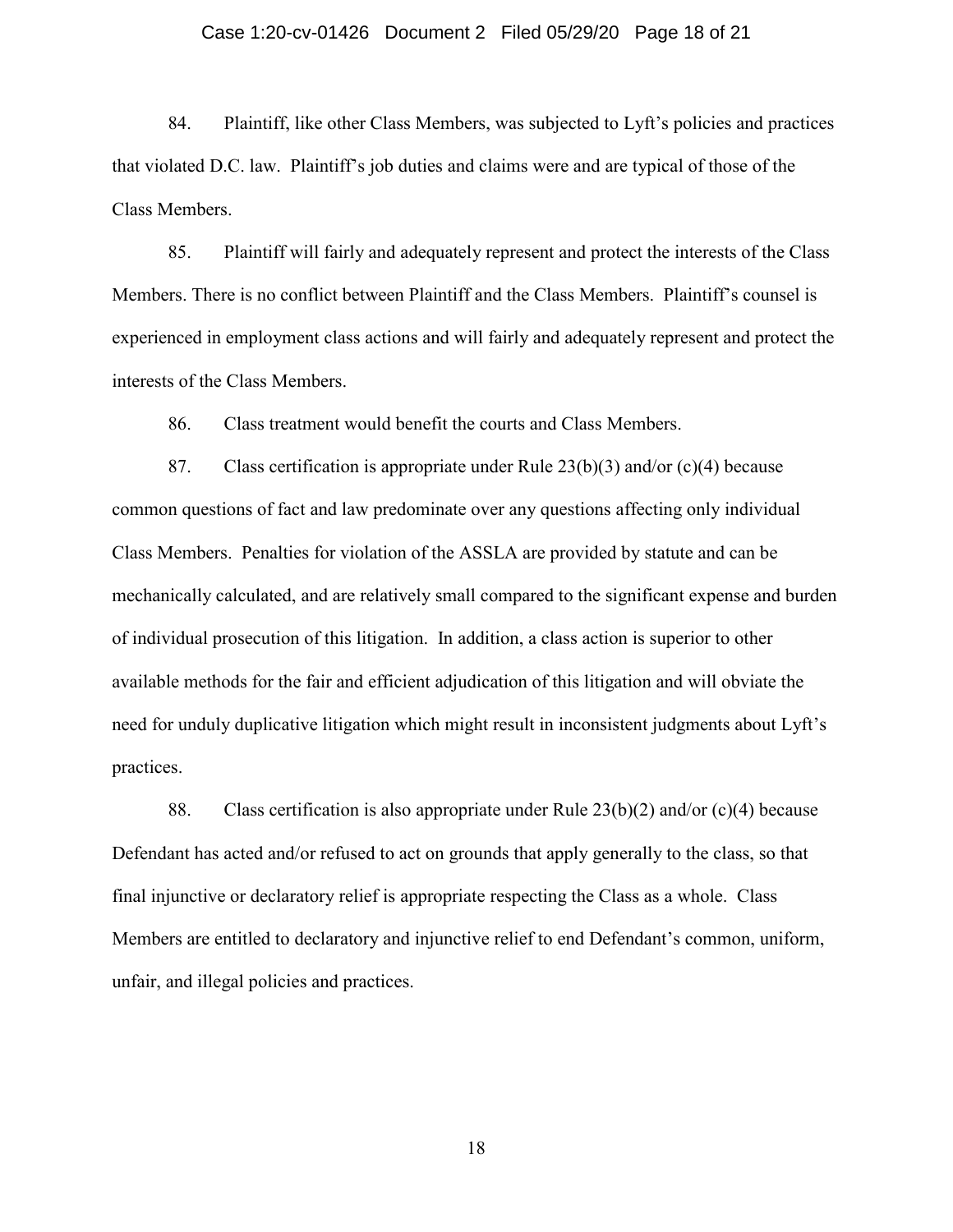### **CAUSE OF ACTION D.C. Accrued Safe and Sick Leave Act – Failure to Provide Sick Leave (Brought on Behalf of Plaintiff and the Class)**

89. Plaintiff re-alleges and incorporates by reference all allegations in all preceding paragraphs.

90. At all relevant times, Plaintiff and Class Members have been employees and Lyft has been an employer within the meaning of the ASSLA. D.C. Code  $\S 32-531.01(2)$ ,  $(\frac{3}{A})$ .

91. Plaintiff and Class Members are covered by the ASSLA.

92. Lyft employed Plaintiff and Class Members.

93. Lyft violated the ASSLA, in relevant part, by failing to provide Plaintiff and Class Members "not less than one hour of paid leave for every 37 hours worked, not to exceed 7 days per calendar year." D.C. Code § 32-531.02.

94. Lyft's violations of the ASSLA are ongoing.

95. Because Lyft did not and does not "post and maintain in a conspicuous place, a notice that sets forth excerpts from or summaries of the pertinent provisions of [Subchapter III, Chapter 5, Title 32 of the D.C. Code] and information that pertains to the filing of a complaint under" the same, D.C. Code  $\S 32-531.09(a)$ , the statute of limitations for claims against Lyft has been tolled since the enactment of ASSLA, *see id.* § 32-531.10a.

96. Lyft's violations of the ASSLA have been willful and intentional.

97. For example, while Lyft has recognized the propriety of providing some form of sick leave for D.C. drivers,  $^{16}$  $^{16}$  $^{16}$  it is a sham process and Lyft has otherwise refused to comply with the ASSLA – the D.C. Council mandated means of providing paid sick leave.

<span id="page-18-0"></span> $16$ Kerr, *supra* note 3.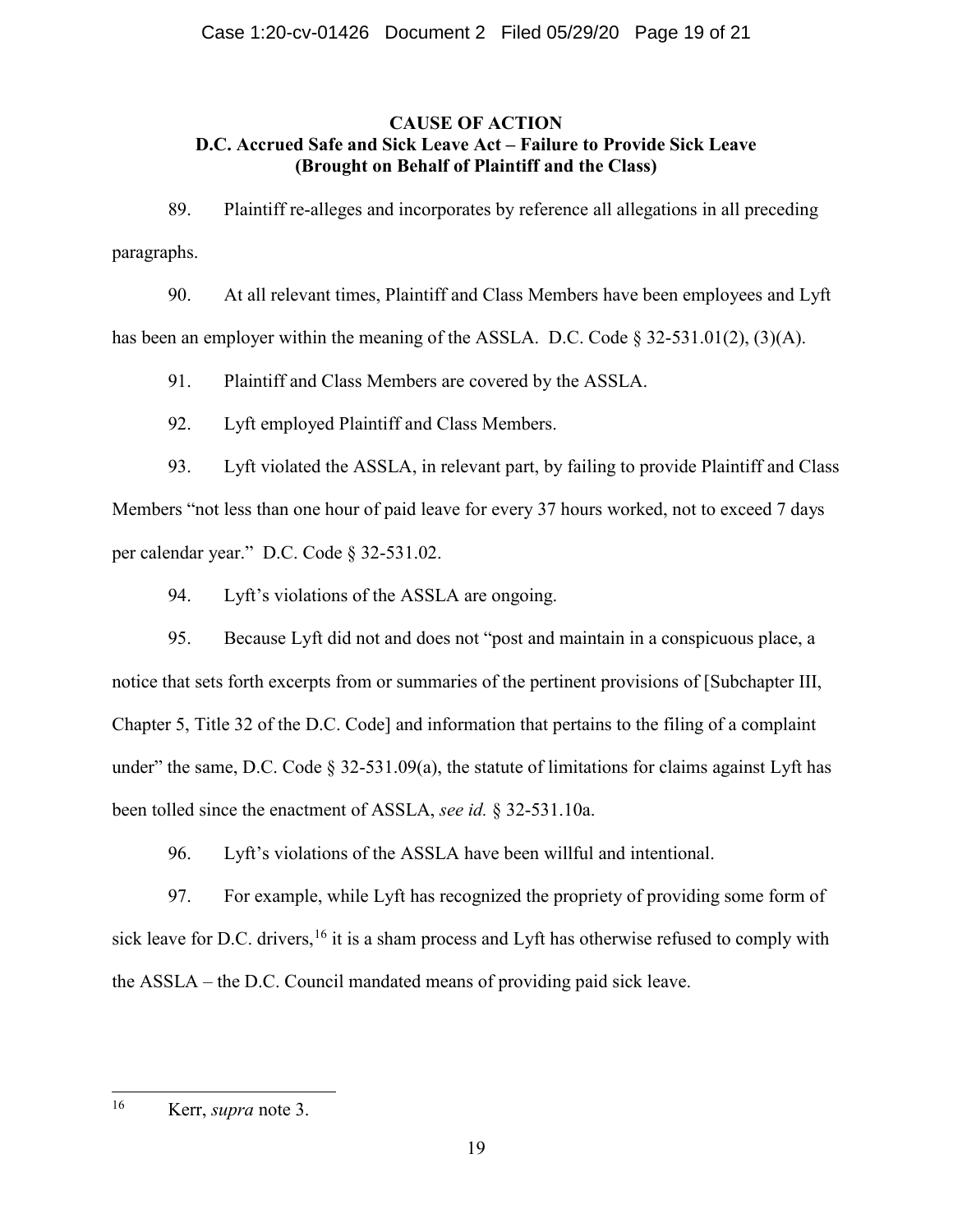### Case 1:20-cv-01426 Document 2 Filed 05/29/20 Page 20 of 21

98. Due to Lyft's violations of the ASSLA, Plaintiff and Class Members are entitled to recover from Lyft damages including but not limited to lost wages, statutory penalties, compensatory damages, punitive damages, reasonable attorneys' fees and costs of the action, and pre-judgment and post-judgment interest. D.C. Code § 32-531.12(b), (c), (e), (g).

99. In addition to damages, Plaintiff and Class Members are entitled to injunctive and declaratory relief to correct Lyft's illegal policies and practices.

### **PRAYER FOR RELIEF**

For the foregoing reasons, Plaintiff respectfully requests that the Court grant the following relief:

A. Certification of the Class pursuant to Rule 23 of the Federal Rules of Civil Procedure;

B. Designation of Plaintiff as Class Representative for the Rule 23 Class and counsel of record as Class Counsel;

C. Declaratory relief, including a declaration that the practices complained of in this Class Action Complaint are unlawful;

D. Equitable and injunctive relief, including but not limited to a preliminary and permanent order enjoining Defendant from continuing its unlawful practices;

E. An order that Defendant institute and carry out policies, practices, and programs that eradicate the effects of past and present unlawful employment practices including regarding sick leave;

F. Monetary relief, including but not limited to compensation for the value of any paid sick leave denied by Defendant, statutory damages, compensatory damages, and punitive damages;